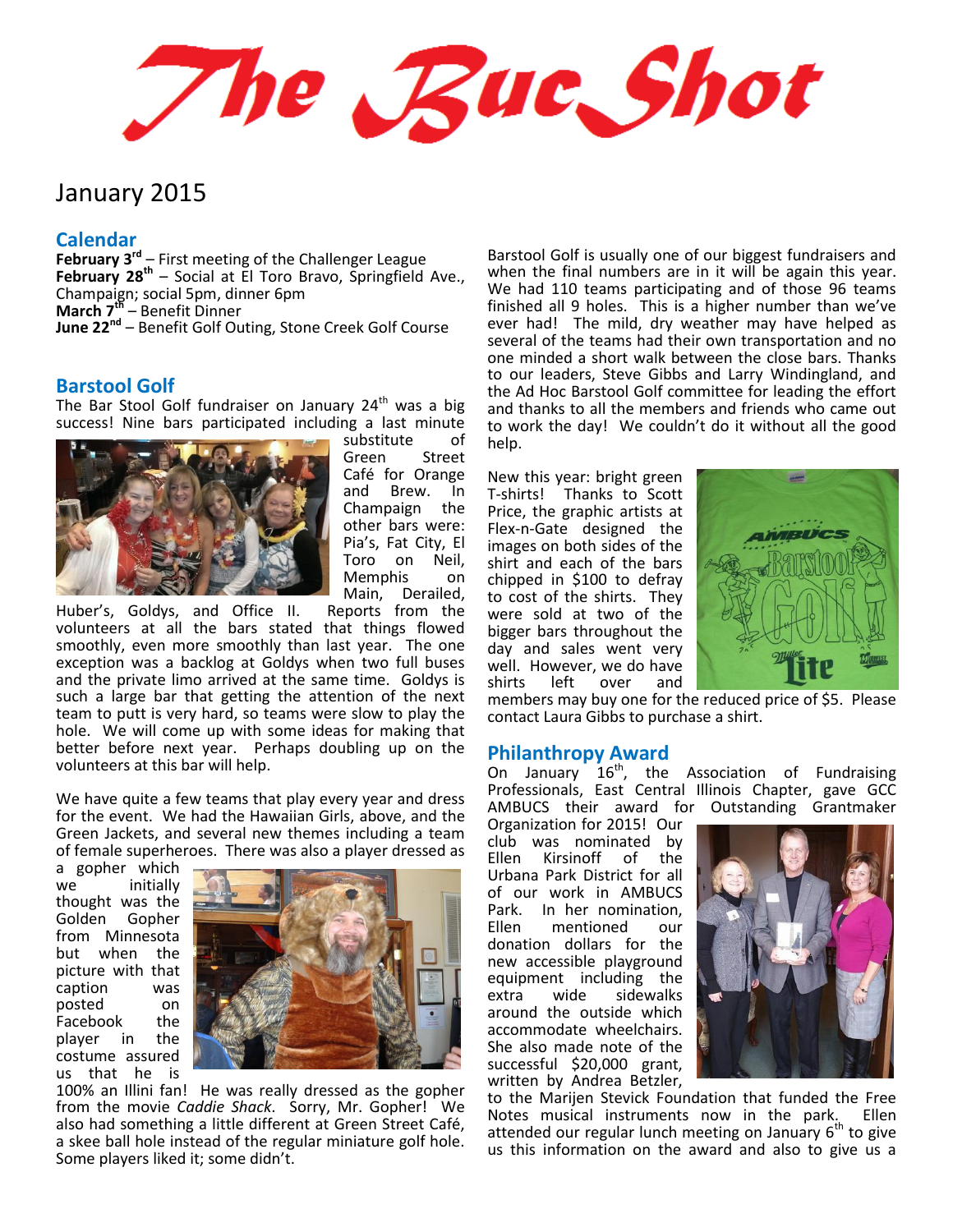plaque from the Urbana Park District, thanking us for all of our support of AMBUCS Park.

We thank AFP, Ellen, and the Urbana Park District, for this<br>wonderful honor! At right. Andrea Betzler. Keith At right, Andrea Betzler, Keith Jamieson, and Laura Gibbs accept the AFP award at the luncheon at the Champaign Country Club.

#### **Visibility Month**

This year AMBUCS National moved Visibility Month from February to May. Since this came as a surprise to most clubs and quite a few already had plans for February, each club is allowed to choose one of the two months to focus on visibility. However, each club will only be able to list one of the two months and their activities on the club scorecard. Our club already had a plan in place for February to be the focus group of a section of the local paper. The newspaper section is called *Spotlight on*  **Service** and features local clubs and their activities past and future. An article has been submitted and is An article has been submitted and is scheduled to be published the first Tuesday in February. At this time the club has no plans for any additional events in February.

#### **Club Social**

Our next club social will be held February  $28<sup>th</sup>$  at El Toro Bravo on Springfield Ave, Champaign. The social will start at 5pm and the dinner will be at 6pm. Dinner will be covered by the club, but as always, drinks are the responsibility of the members. Hope to see everyone there!

#### **Board Action**

The board agreed to continue our membership in the Champaign Chamber of Commerce at a cost of \$230.

Elaine Windingland reported that the new display board for the club is done and she will bring it to the next regular meeting. It will then be passed to Deb Griest for storage and to be used at each event.

It was announced to the board by Laura Gibbs that Fat City is enclosing their outdoor space where we have held our bags tournament in the past. The owner will be hosting a bags league and will be happy to host our tournament again in 2015. Laura will follow up with the owner when the renovations are finished.

## **Benefit Dinner**

Plans are on track for the dinner raffle on March  $7<sup>th</sup>$ . The letters to each person who has purchased tickets in the past have been mailed. Most of the tickets have been given to the members who sold them in the past and some checks are coming in. As every year, please Do Not give tickets to any other member for sale without letting Deb or Ray Griest know! It is very important that we account for every ticket so please be very careful with what you are assigned.

Door prizes are always needed so please keep trying to get donations. Give any donated prizes to Deb or Ray. Also,

when filling out the tickets, please use the preprinted labels if at all possible. If not, please use a black pen and print very clearly so that our MC and the other workers can read the information.

Please note that the Early Bird deadline for ticket submission has been extended to February 10<sup>th</sup>. Be sure to get your tickets to Keith Jamieson's office by that date to be part of the Early Bird drawing.

#### **AMBUCS Park**

The warm weather has allowed Mary Lou and Wayne Younger to remove most of the lights and store them in the shed. There is still some organizing of the lights in the shed to be done and some lights removed from the top of the pavilions. Thanks to everyone who helped with the takedown! Mary Lou will let the members know if further help is needed.

Also of note about the park, there are some changing priorities for the next upgrade of the park. A park representative will fill us in on the changes at one of our regular meetings in February.

#### **Welcome Jason Betzler!**

On January 13<sup>th</sup>, President Keith Jamieson inducted Janson Betzler as our newest member. Jason is the new husband of Andrea and well known to club members. Also, Andrea and Laura Gibbs received Spur pins for bringing in new members during Fall Roundup.

### **AmTrykes and Big Hatters**

Big Hatters please continue to contact past trike recipients and determine if they are still using the AmTryke. If not, please arrange to get the trikes back and store them at the Griest shed until they can be refurbished and given to someone else in need.

## **Nuggets of Knowledge**

For new club members and as a reminder to members who have been with us a while, this section of the newsletter will share definitions of terms unique to AMBUCS. A full list of the terms can



be found on the national Web site under Member Resources  $\rightarrow$  Admin Documents.

**AMBUCS Resource Center** – AMBUCS National headquarters in High Point, North Carolina.

**AmTryke Therapeutic Tricycle Road Show** – The AmTryke Road Show is a collection of events held throughout the year and across the country with the goal of creating awareness among therapy professionals of the AmTryke Therapeutic Tricycle Program. An AmTryke trailer full of equipment and adapted accessories is brought to therapy clinic rehabs, children's hospitals and VA's. Each Road